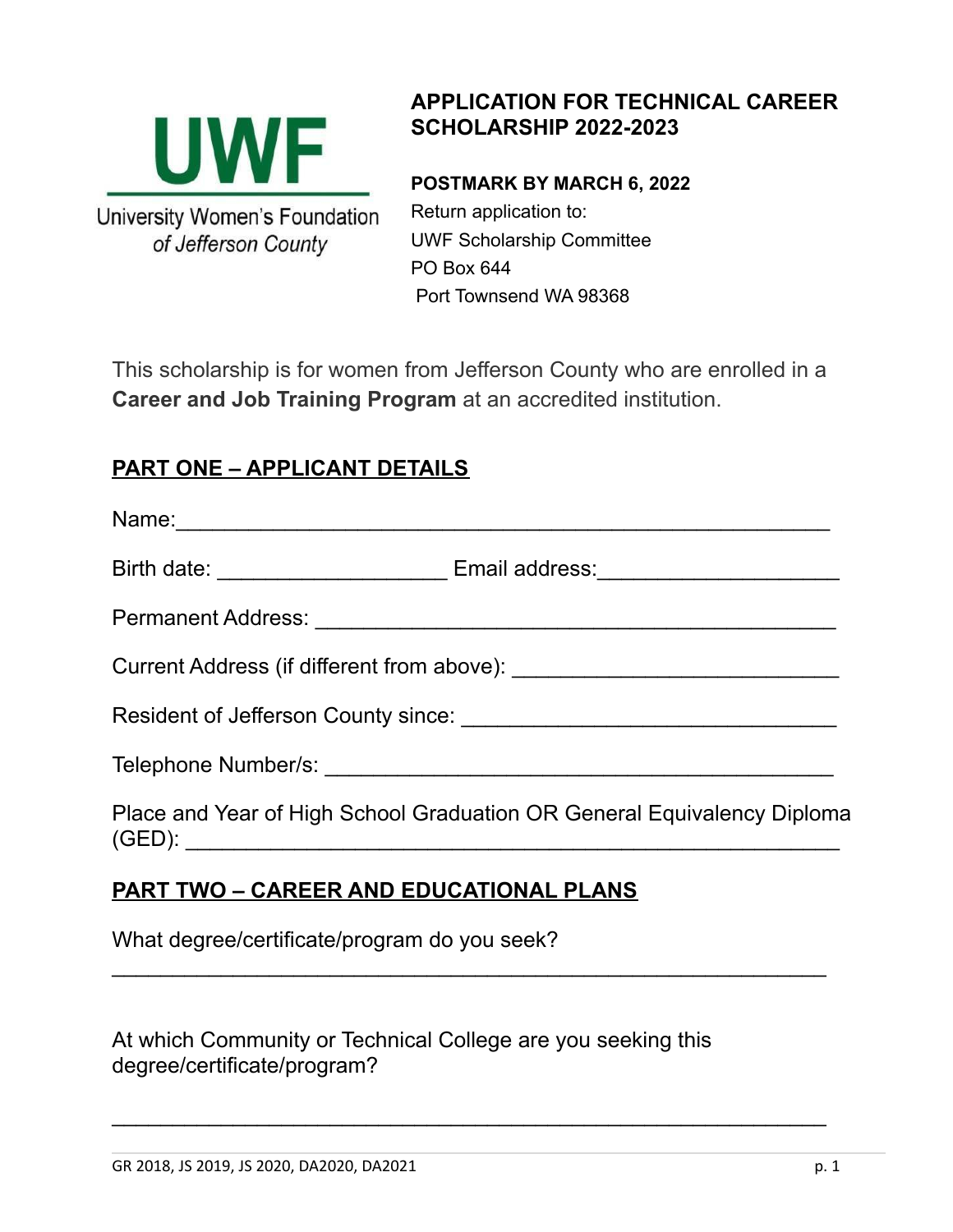Have you been accepted to this College and for this degree/certificate/program?

| Number of credits you need to complete the degree/certificate/program you |  |
|---------------------------------------------------------------------------|--|
| seek:                                                                     |  |

On a separate sheet (typed or clearly handwritten) please provide a brief summary of up to two pages describing your educational goals, your career plans, and any other information you wish to share.

#### **PART THREE – FINANCIAL NEED**

\_\_\_\_\_\_\_\_\_\_\_\_\_\_\_\_\_\_\_\_\_\_\_\_\_

a. Anticipated costs of forthcoming school year:

Tuition **and the set of the set of the set of the set of the set of the set of the set of the set of the set of the set of the set of the set of the set of the set of the set of the set of the set of the set of the set of** 

| Fees |  |  |  |  |  |  |  |  |  |  |
|------|--|--|--|--|--|--|--|--|--|--|
|      |  |  |  |  |  |  |  |  |  |  |

Course Materials/Equipment

TOTAL COSTS \_\_\_\_\_\_\_\_\_\_\_\_\_

b. Resources available:

Employment/ savings

Financial Aid Applied For\_\_\_\_\_\_\_\_\_

Have you applied to the State of Washington for tuition assistance? If so, how much do you anticipate receiving? \_\_\_\_\_\_\_\_\_\_\_\_\_\_\_\_\_\_\_\_\_\_\_

TOTAL RESOURCES \_\_\_\_\_\_\_\_\_\_\_

c. Est. balance need: (Costs minus Resources) TOTAL